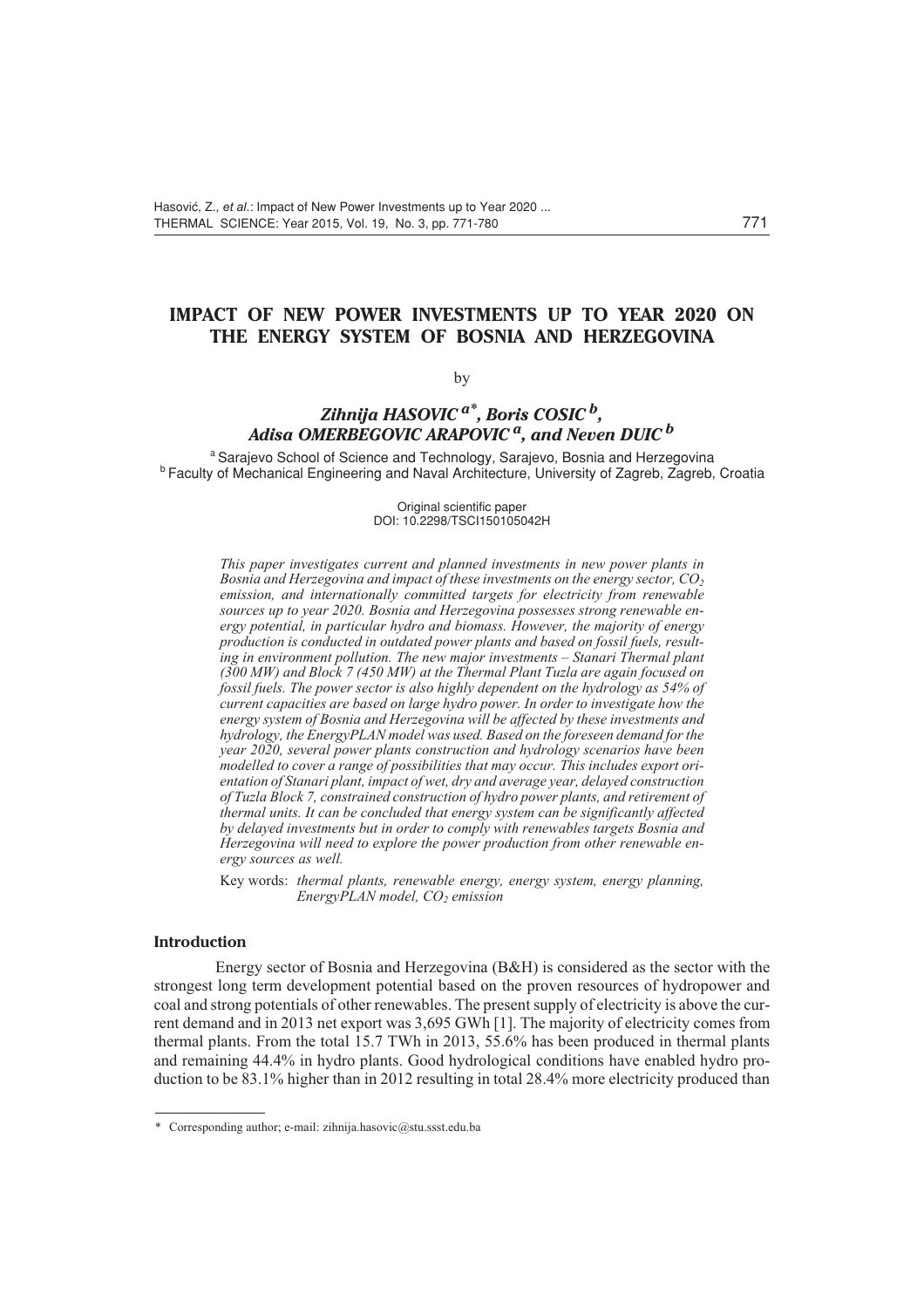in the year 2012. But hydrology is not always so favourable. The production from hydro sources was just 31.3% of the total in 2011 and represented only 55% of the hydro electricity produced in 2010. Additional illustration of impact of hydrology is a fact that lower hydro production rate resulted that B&H had negative balance for two months in 2009, 4 months in 2010 and 7 months in 2011.

Power transformation leads to high losses due to largely outdated or aging equipment and technologies and B&H is an energy intensive country. According to the IEA [2] energy intensity of B&H is estimated at 0.54 toe of primary energy per thousand USD (2005) of gross domestic product (GDP) meaning that B&H needs almost five times more energy than the average in EU  $(0.11)$  to produce the same living. Reliance on fossil fuels means increased  $CO<sub>2</sub>$  emissions. In 2011 the result was 22.81 Mt of  $CO<sub>2</sub>$ . The highest share in this emission comes from the energy sector, accounting for 92% of the total [3]. Carbon intensity of 1.76 kg  $CO<sub>2</sub>/GDP$  is seven times higher than the average in EU (0.24). B&H has no specific targets for energy from renewable energy sources (RES) but as a member of Energy Community [4] the target for the share of renewable energy in Gross Final Energy Consumption (GFEC) in 2020 is set to 40%. The basis for calculation was year 2009 when reference RES share was 34%. These targets have been transferred into local Action plans for use of RES. The Federation B&H plans to increase the share of RES in GFEC from 36% (in 2009) to 41% up to 2020 [5]. Action plan of RS is based on the increase from 42% (in 2009) to 48% [6].

Energy system of B&H is not planned by a specific level state energy policy or strategy. Energy Sector Study of B&H [3] gives projections of the sector development under different scenarios until 2025. Strategic Plan of Federation B&H up to year 2020 [7] and Energy Strategy of Republika Srpska up to year 2030 [8] envision significant changes in the power system in terms of commissioning new generation capacities and closure of some of the existing thermal facilities.

Several papers have been focused on energy system planning in the Western Balkans. In article [9] Serbia has been taken as a case study for planning an energy system dominated with lignite thermal plants. Wind energy integration in energy system based on conventional plants is analysed in the case of Croatia [10], Serbia [11], and Macedonia [12]. Renewable energy solutions for Western Balkans have been proposed [13]. Role of renewables for climate changes mitigation in B&H is given [14]. Impact of hydrology on the energy system of Croatia can be found [10] and on the Macedonian power sector [15].

As B&H is exporter of electricity the purpose of the paper is to answer question whether there is a need to invest in new facilities in order to satisfy expected demand up to year 2020. This will be done for three different hydrology cases – *wet*, *average* and *dry* year. Other goals are to investigate how the B&H energy system would be affected by delays or lack of investments into new electricity generating facilities, or if some of them are producing only for export, and the effect of planned investments on the RES targets and  $CO<sub>2</sub>$  emission.

#### **Methodology**

An overview of a number of energy tools and models used for energy planning and analysis of various policy measures or investments is given [16]. Considering aim of the paper, the EnergyPLAN [15] model has been chosen. This computer model, an hour-simulation model, is mainly designed for energy systems analysis on the level of a country or a region. It is well suited to perform analysis of intermittent renewables or different water inputs of hydropower plants. General inputs in the model are demands, renewable energy sources, energy plants capacities, costs and a number of optional different regulation strategies including import or export and ex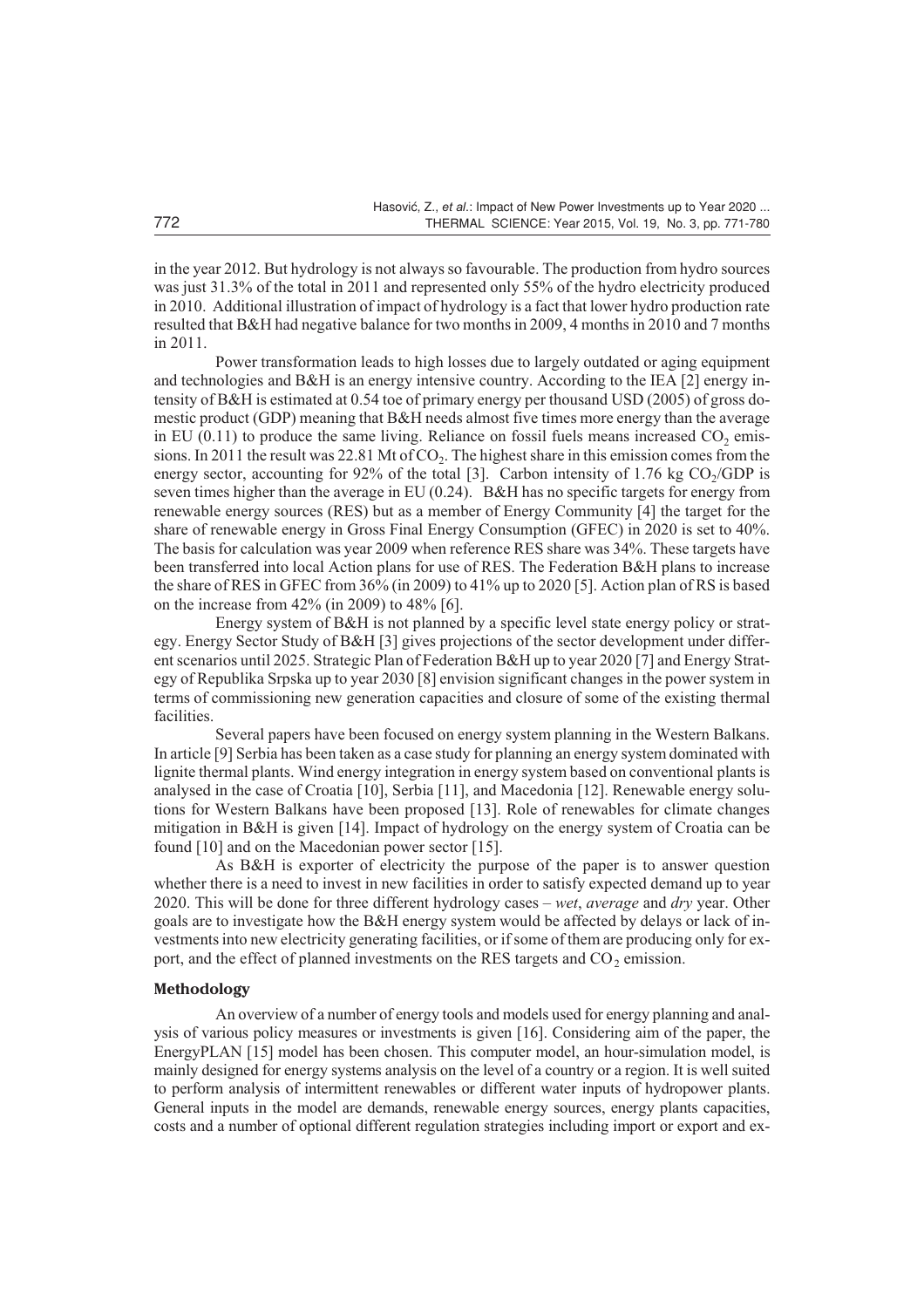cess electricity production. Outputs are energy balances and annual productions, fuel consumption, import/export of electricity, and total costs including income from the exchange of electricity. Schematic diagram of the EnergyPLAN model is presented in fig. 1. The model can be used for technical analysis, for market exchange analysis, and feasibility studies. In the case of the market exchange analysis, each plant optimises according to businesses-economic profits, including any taxes and  $CO<sub>2</sub>$  emissions costs. Technical analysis is used for large and complex energy systems where different technical regulation strategies can be applied. The technical regulation minimises the import/export of electricity, trying to see how system can be self-sustainable and seeking to identify the least fuel-consuming solution. The model has been used for the technical and economic implications of integrating fluctuating renewable energy using energy storage in Ireland [18] and for analysis of energy systems with a high share of combined heat and power (CHP) and wind power in Denmark [19], also for the design of way for 100% renewable energy systems of Croatia [20], Denmark [21], Portugal [22], and Australia [23].

As the paper tries to answer the question of meeting national demand, in this paper a technical optimization analysis has been selected with regulation strategy that tries to balance both heat and electricity demands. This implies a closed energy system. In that case EnergyPLAN works in such way that the total demand for heat and electricity is provided within the system by a country own production. Calculation of RES share in the GFEC has been done outside of the EnergyPLAN model as model calculates only the RES share in the total primary energy supply.



**Figure 1. Components of the energy system in the EnergyPLAN model, version 11.1 [17]** (for color image see journal web site)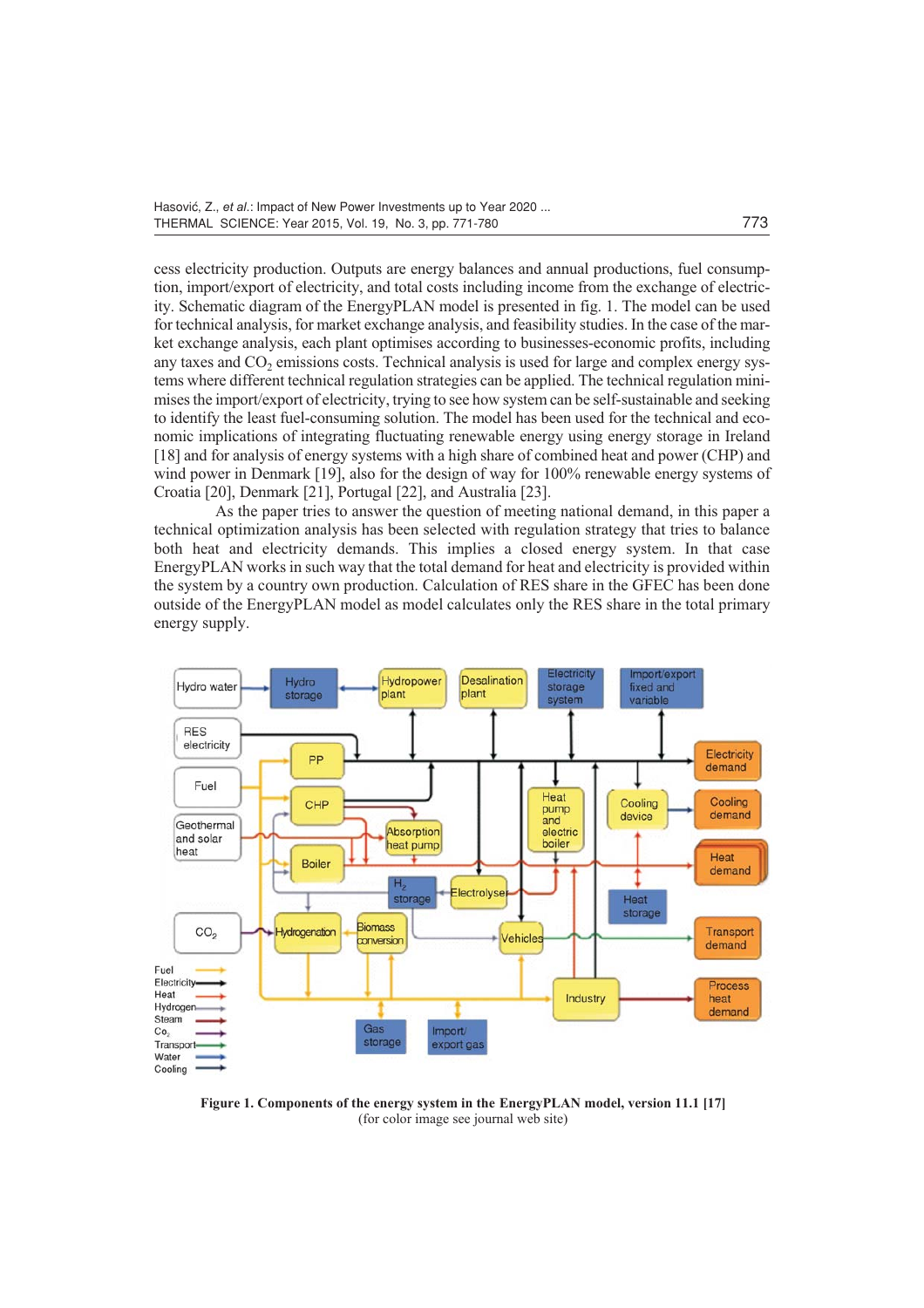#### **Energy system of B&H**

## *Reference energy system*

As a first step the energy system of B&H for year 2011 has been reconstructed in the model. Year 2011 was taken as a reference year since it was the last year for which statistical energy balance data were available [2]. The production capacities of installed hydro and thermal plants have been obtained from the system operator [3]. Hourly load data of B&H electricity power system have been obtained from ENTSO [24] electronic data database. Hourly production data of storage and run of river hydro plants have been created on the basis of data from [24-26]. Wind power production was calculated using wind speed measurement on the potential wind plant site Poklecani [27], near Mostar during 2009 and 2010. Photovoltaic (PV) production was calculated using outputs of PV plant built by Ivex energy from Usora for the year 2013 [28]. Temperature and insulation data were provided by entity hydro-meteorological institutions [29-31]. Based on them a load curve for hourly district heating demand has been calculated by using degree-day and temperature. Heat production from thermal plants (cogeneration plant) has been combined with district heating demand and represented with one hourly demand curve.

Currently there are 15 larger hydro plants (HP) and 4 thermal power plants (TP). Only one plant, Mostarsko blato (60 MW), has been put in operations during last 30 years (in 2010). The combined capacity is 3,825.6 MW, of which 2,060.6 MW is in HP and 1,765 MW is in TP. On the distribution network is also connected 87.43 MW of small renewable plants of which 85.9 MW, are small HP.

Few restrictions are set in the model. The technical minimum of thermal plants is initially set at 1065 MW [1]. Another condition is that at least 30% of the produced electricity (at any hour) comes from power units able to produce ancillary services such as thermal plants of hydro plants. Reference case calculated by EnergyPLAN model has been compared to publically available data and the conclusion is that it fits well and represents the situation in 2011.

## *Supply and demand*

To define dependency of hydro plants from hydrology the production data from year 2003 to year 2013 have been analysed. As it was expected the production significantly varies across this period. Years 2009, 2010, and 2011 have been selected as indicative and representative (fig. 2). Year 2011 is considered as a "dry year", year 2010 as a "wet year" and year 2009 is between them and it is considered as "average year". In these years the highest hydro production from hydro resources was 7.9 TWh in 2010 and lowest was 4.3 TWh in 2011. Using these data adequate distributions have been created which enable analysis of impact of hydrology in future years.



**Figure 2. Total monthly electricity production from HP in B&H for years 2009-2011 [24-26]**

The consumption has not been growing. But according to Energy Sector Study [3] for the reference scenario, the demand on the network was supposed to increase to 15.47 TWh in 2015 and 17.88 TWh in 2020. The strategy of RS [8], done after the global financial crisis, envisions lower demand and system operator [1] again much lower. If one compares those figures it can conclude that B&H is at least 5 years in delays to estimated economic development.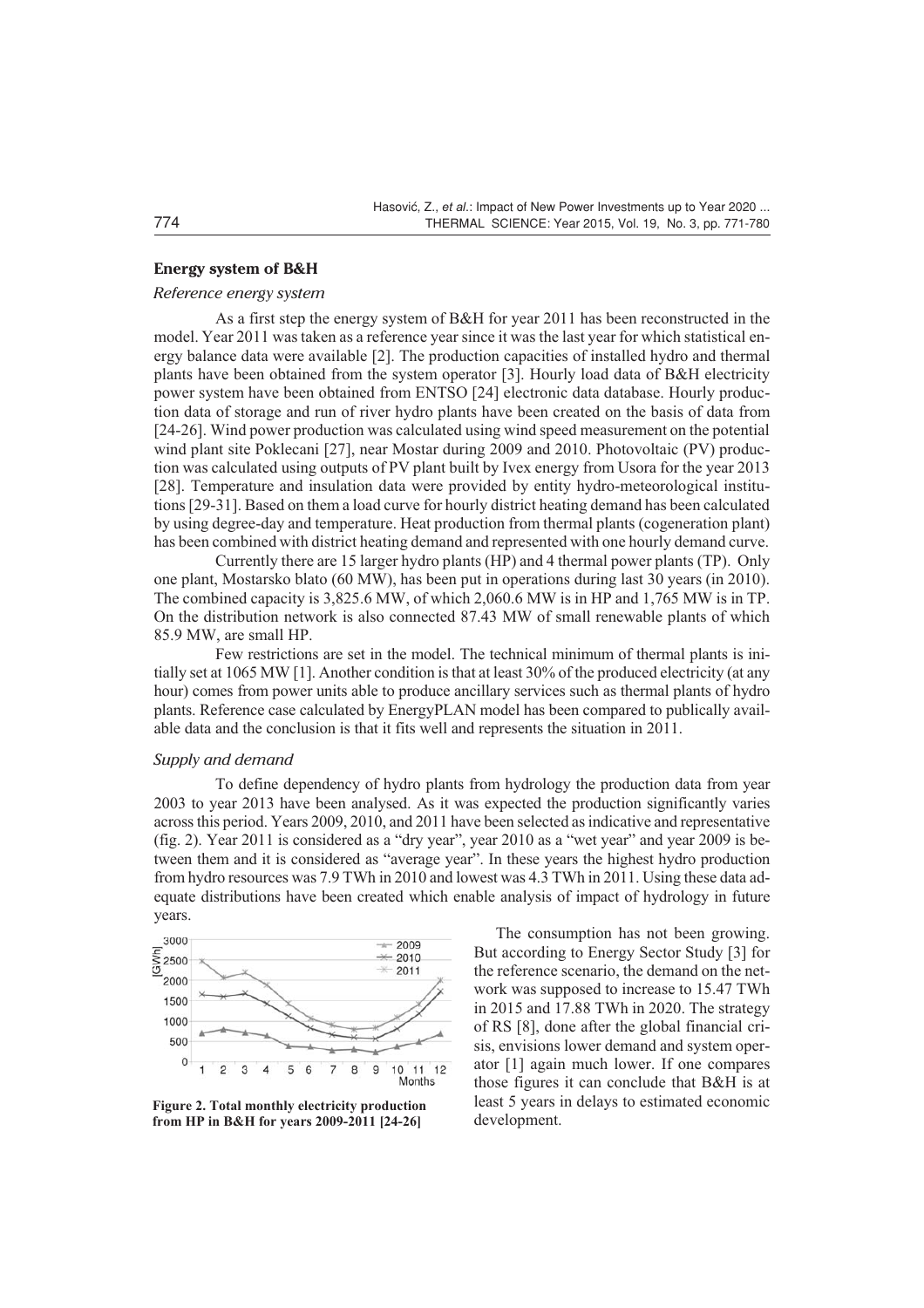Initial calculations in this paper will be created for two demand scenarios. First one will be the one from Energy Sector study, but for year 2015 (as demand for year 2020 in order to account the crisis) resulting in total demand of 18.25 TWh. Second scenario will be based on the demand of 16.36 TWh [1]. Note that in order to calculate correct values of  $CO<sub>2</sub>$  emissions, 18% was added on top of the demand on the network to account for own use and losses as according to IEA [2] during last couples of years they account for 18-20% of the total electricity produced depending of the year.

## *Scenarios for the energy system 2020*

Based on the data and hourly distribution curves scenarios for the year 2020 have been created by expanding the 2011 scenario and including some of the assumptions and energy balances made in the Energy Sector Study. The register of new capacities includes several thermal plants, 46 hydro power plants (2,221 MW) and 48 wind power plants (2,804 MW) [1]. These plans are ambitious but obviously unrealistic and dynamics highly questionable, as the level of technical documentation is low in most cases. The only plant that will cease its work by 2020 is TP Tuzla G3 (100 MW). Table 1 gives a list of significant plants which have some chances to be built in the coming period.

| Table 1. New production capacities up to year 2020 [1] |      |      |              |  |  |  |  |  |  |  |
|--------------------------------------------------------|------|------|--------------|--|--|--|--|--|--|--|
| Year/plant [MW]                                        | 2016 | 2017 | 2018<br>2019 |  |  |  |  |  |  |  |
| T T R R T                                              |      |      |              |  |  |  |  |  |  |  |

| $1 \text{ val}$ pittle $1 \cdot 1 \cdot 1$ | -010 |       |      | ---   |
|--------------------------------------------|------|-------|------|-------|
| HPS Dub and<br>Ustipraca                   |      | 17.1  |      |       |
| HP ulog                                    |      | 34.4  |      |       |
| Small HP Sutjeska                          |      | 19.15 |      |       |
| <b>HP</b> Vranduk                          |      |       | 19.6 |       |
| HP Dabar                                   |      |       |      | 159.9 |
| TP Stanari                                 | 300  |       |      |       |
| TP Tuzla block 7                           |      |       |      | 450   |
| Gas plant Zenica                           |      | 387.5 |      |       |
| Wind plant Trusina                         | 51   |       |      |       |

Note! In 2015 and 2020 – no new production capacities

As year 2020 presents relatively short time horizon, the following analysis will try to create some realistic scenarios which may happen depending on the various investment circumstances or environmental concerns. An overview of the installed capacities in the scenarios is given in tab. 2. The first, business as usual scenario (BAU) is the case under which no significant power plant will be completed by 2020 except TP Stanari. For this scenario three hydrology scenarios, dry, average and wet, have been created.

Scenario 2 is the same as BAU but TP Stanari is modelled as fixed export under constant hourly distribution taking into account planned production. For this case hydrology scenarios have been created as well. Scenario A includes all plants identified in tab. 1. Gas plant is modelled separately from other thermal plants as CHP plant which can provide heat only or electricity only if needed. Scenario B is same as scenario A but without CHP gas plant. The assumption is that price of gas or lack of supply can stop or postpone planned construction, or that investor can lose interest. Scenario C is thermal plants only scenario as plants HP Dabar and HP Ulog are not built. Scenario D includes additional decommissioning of old thermal blocks of Tuzla G4 (200 MW) and Kakanj G5 (110 MW). Scenario D1 is scenario D in the case of dry hydrology. Scenario D2 is the same but in addition TP Stanari works for exports only. Last scenario E is renewables only scenario. Under this scenario in addition to decommissioning of old blocks TP Tuzla 7 is not built.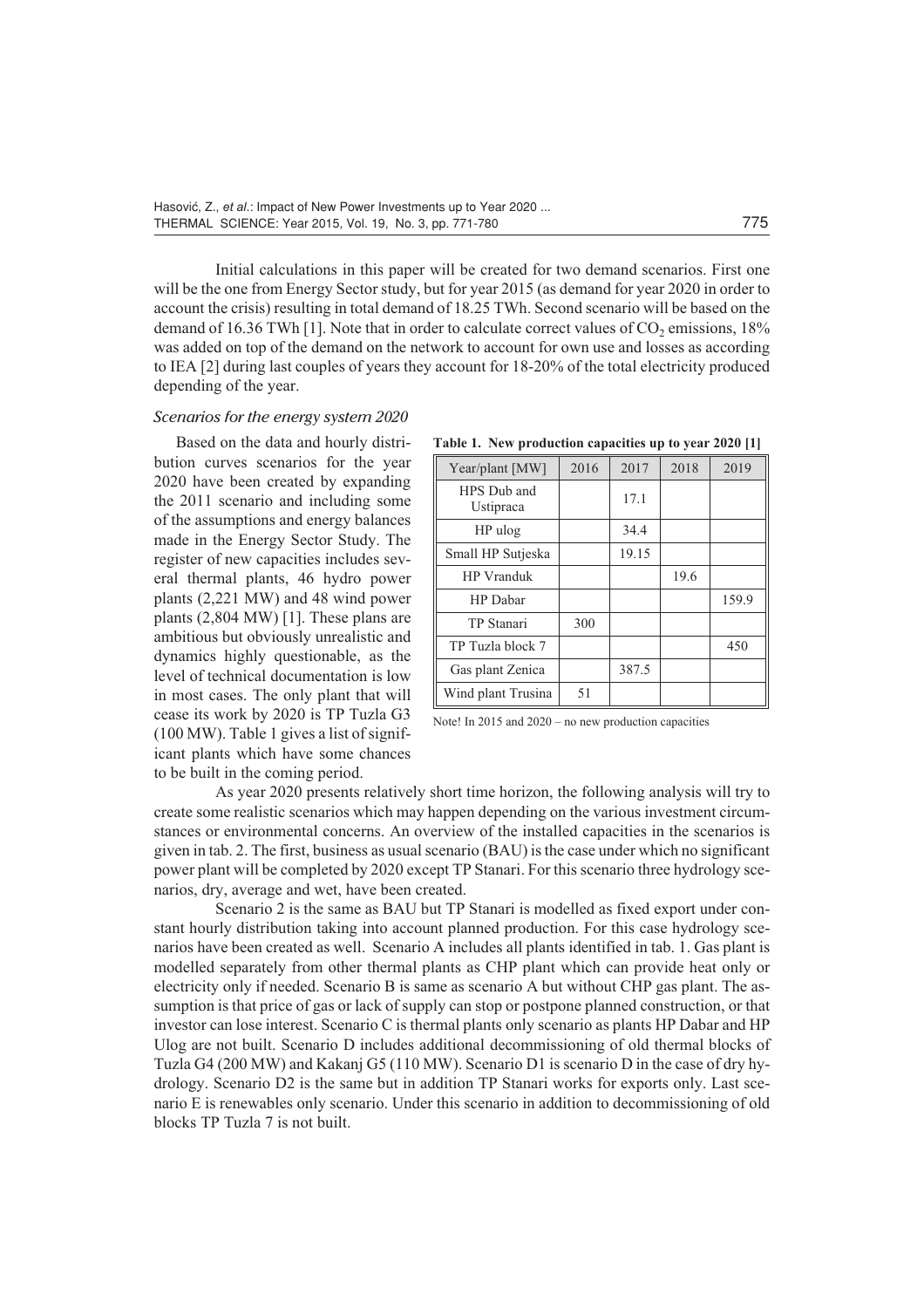| Scenarios           | Thermal<br>[MW] | Large<br>hydro<br>[MW] | Run of<br>river<br>[MW] | Wind<br><b>IMW</b> | <b>PV</b><br>[MW] | <b>CHP</b><br>gas | <b>Biomass</b><br>[MW] | Stanari<br>export | Dry<br>hydro | Thermal<br>minimum |
|---------------------|-----------------|------------------------|-------------------------|--------------------|-------------------|-------------------|------------------------|-------------------|--------------|--------------------|
| <b>BAU</b>          | 1965            | 2060.6                 | 100                     |                    | 1                 |                   |                        |                   |              | 1165               |
| Scen 2              | 1965            | 2060.6                 | 100                     |                    | 1                 |                   |                        | Yes               |              | 1165               |
| Scen A              | 2415            | 2254.5                 | 160                     | 51                 | 5                 | 387.5             | 25                     |                   |              | 1350               |
| Scen B              | 2415            | 2254.5                 | 160                     | 51                 | 5                 |                   | 25                     |                   |              | 1350               |
| Scen C              | 2415            | 2060.6                 | 160                     | 51                 | 5                 |                   | 25                     |                   |              | 1350               |
| Scen D              | 2105            | 2254.5                 | 160                     | 51                 | 5                 | 387.5             | 25                     |                   |              | 1165               |
| Scen D1             | 2105            | 2254.5                 | 160                     | 51                 | 5                 | 387.5             | 25                     |                   | Yes          | 1165               |
| Scen D <sub>2</sub> | 2105            | 2254.5                 | 160                     | 51                 | 5                 | 387.5             | 25                     | Yes               | Yes          | 1165               |
| Scen F              | 1655            | 2254.5                 | 160                     | 51                 | 5                 | 387.5             | 25                     |                   |              | 980                |

**Table 2. Installed capacities in the scenarios**

#### **Results and discussion**

#### *Need for construction of new plants*

The results presented in tab. 3 prove that B&H needs to start construction of new power production facilities as soon as possible. B&H can satisfy future consumption demand in critical years only if thermal plants work extensive hours. Also, thermal plants need to work at peak capacity so often that in the case of dry hydrology average is close to maximum of rated capacity. Even in the case of more pessimistic, minimal increase of demand all thermal plants need to work only for domestic market to satisfy that demand. In the case that TP Stanari, as a merchant plant, exports electricity abroad, the capacity factor, defined as average power/rated power, increases significantly. In the case of dry year the TP work constantly across the year. The capacity factor goes up to almost 80% for demand of 16.3 TWh or even above 88% in the case of demand of 18.25 TWh. This is practically impossible in particular for an old energy sys-

**Table 3. Thermal plants production in year 2020**

|                             | Demand 18.25 TWh |                |                |                                |       |       | Demand 16.36 TWh |          |          |                                |          |          |
|-----------------------------|------------------|----------------|----------------|--------------------------------|-------|-------|------------------|----------|----------|--------------------------------|----------|----------|
| <b>TP</b> Production        | <b>BAU</b>       |                |                | Scenario 1<br>(Stanari export) |       |       | <b>BAU</b>       |          |          | Scenario 1<br>(Stanari export) |          |          |
|                             | Dry              | Avg            | Wet            | Dry                            | Avg   | Wt    | Dry              | Avg      | Wet      | Dry                            | Avg      | Wet      |
| Average [MW]                | 1545             | 1402           | 1305           | 1733                           | 1586  | 1425  | 1370             | 1270     | 1218     | 1571                           | 1393     | 1292     |
| Maximum [MW]                | 1965             | 1965           | 1965           | 1965                           | 1965  | 1965  | 1965             | 1965     | 1965     | 1965                           | 1965     | 1965     |
| Minimum [MW]                | 1165             | 1165           | 1165           | 1165                           | 1165  | 1165  | 1165             | 1165     | 1165     | 1165                           | 1165     | 1165     |
| Total [TWh]                 | 13.57            | 12.32          | 11.46          | 15.22                          | 13.93 | 12.51 | 12.03            | 11.16    | 10.7     | 13.8                           | 12.23    | 11.35    |
| Import [TWh]                | 0.11             | 0.04           | 0.02           | 0.39                           | 0.06  | 0.02  | 0.01             | $\theta$ | $\Omega$ | 0.18                           | 0.01     | 0.01     |
| Export [TWh]                | 0.08             | 0.44           | 1.21           | 0.01                           | 0.08  | 0.46  | 0.33             | 1.14     | 2.33     | 0.27                           | 0.35     | 1.17     |
| Capaciti factor [%]         | 0.79             | 0.71           | 0.66           | 0.88                           | 0.81  | 0.73  | 0.70             | 0.65     | 0.62     | 0.80                           | 0.71     | 0.66     |
| Negative balans<br>[months] | $\overline{2}$   | $\overline{2}$ | $\overline{2}$ | 9                              | 6     | 1     | $\overline{2}$   | 1        | $\Omega$ | 4                              | $\theta$ | $\theta$ |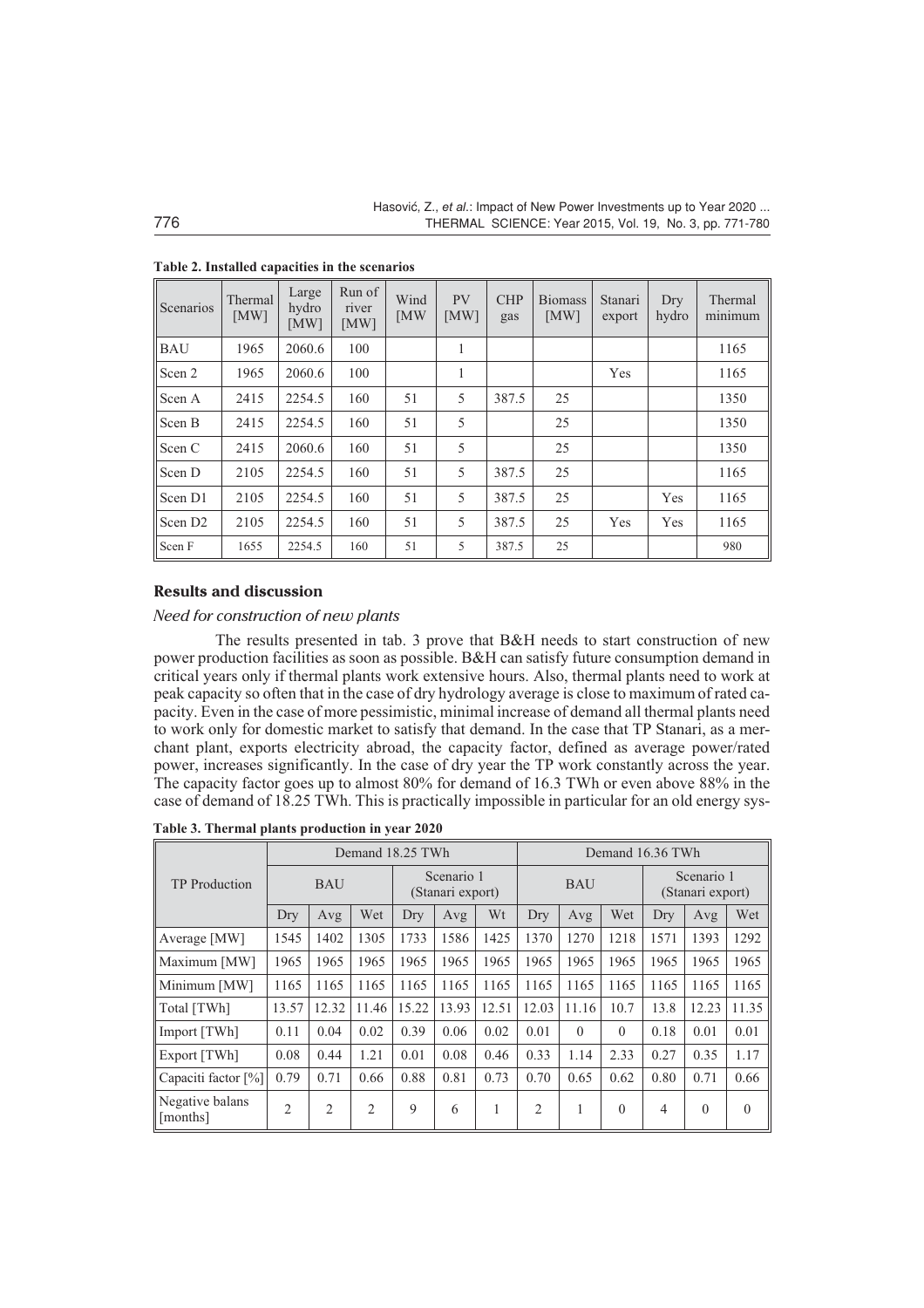tem as it is the one of B&H. And even if these capacities are used extensively the number of months with negative energy balance in worst case goes up to 9. Export potential exists only in the case of lower demand during wet or average hydrology.

## *Selection of plants*

Table 3 shows that if no other significant production capacity is added to the system the capacity factor is 0.63. From fig. 3 it is visible that capacity factor stays equal in the first three scenarios A, B, and C. Minimal increase occurs in the case of decommissioning of old plants (Scen. D) suggesting that in the case of building new thermal plants, old thermal blocks can be decommissioned without any significant impact on the energy system of B&H.

The situation is slightly worsened during the dry season but even in the case that Stanari exports entire production the renewed energy system will be capable to satisfy local demand. In the case of Scenario E, which represents only construction of renewables plants in addition to Stanari plant, capacity factor understandably increases to 0.67 to compensate for lost capacity. In the case of dry hydrology this would be higher and indicates that this minimal renewables installation is not sufficient suggesting that the construction of a new power capacity as in TP Tuzla, Block 7 is necessary if B&H wants to ensure local electricity supply. As there are less thermal plants in the system renewables become more dominant and consequently RES share increases (fig. 4.).

RES share of primary energy ranges from 22.9% in the case of scenario A to 25.3% in the case of scenario E. Share of renewables in the electricity is correlated to hydrology in addition to installed capacities and ranges from 33.4% in the case of scenario D2 to 44.6% in scenario E.

Action plan for use of RES resources in the Federation B&H envisions 4% increase in RES share in electricity [5] and for example indicative goal for wind power plants is 230 MW. Similar situation is in Republika Srpska. Envisioned RES share increase in electricity is 12.1%. Obviously new investments do not increase share of RES in electricity.

Under previously mentioned assumptions, in some cases critical electricity excess production/export (CEEP) is observed (fig. 5), meaning that the technical regulation strategy used for the balancing energy system is not sufficient and CEEP can occur. CEEP is the mismatch between supply



 $0.80$ 

**Figure 3. Capacity factor of TP for different scenarios, year 2020 (demand 16.3 TWh/year)**



**Figure 4. RES share as a percentage of primary energy and electricity, year 2020 (demand 16.3 TWh/year)**



**Figure 5. Critical electricity excess production for different scenarios**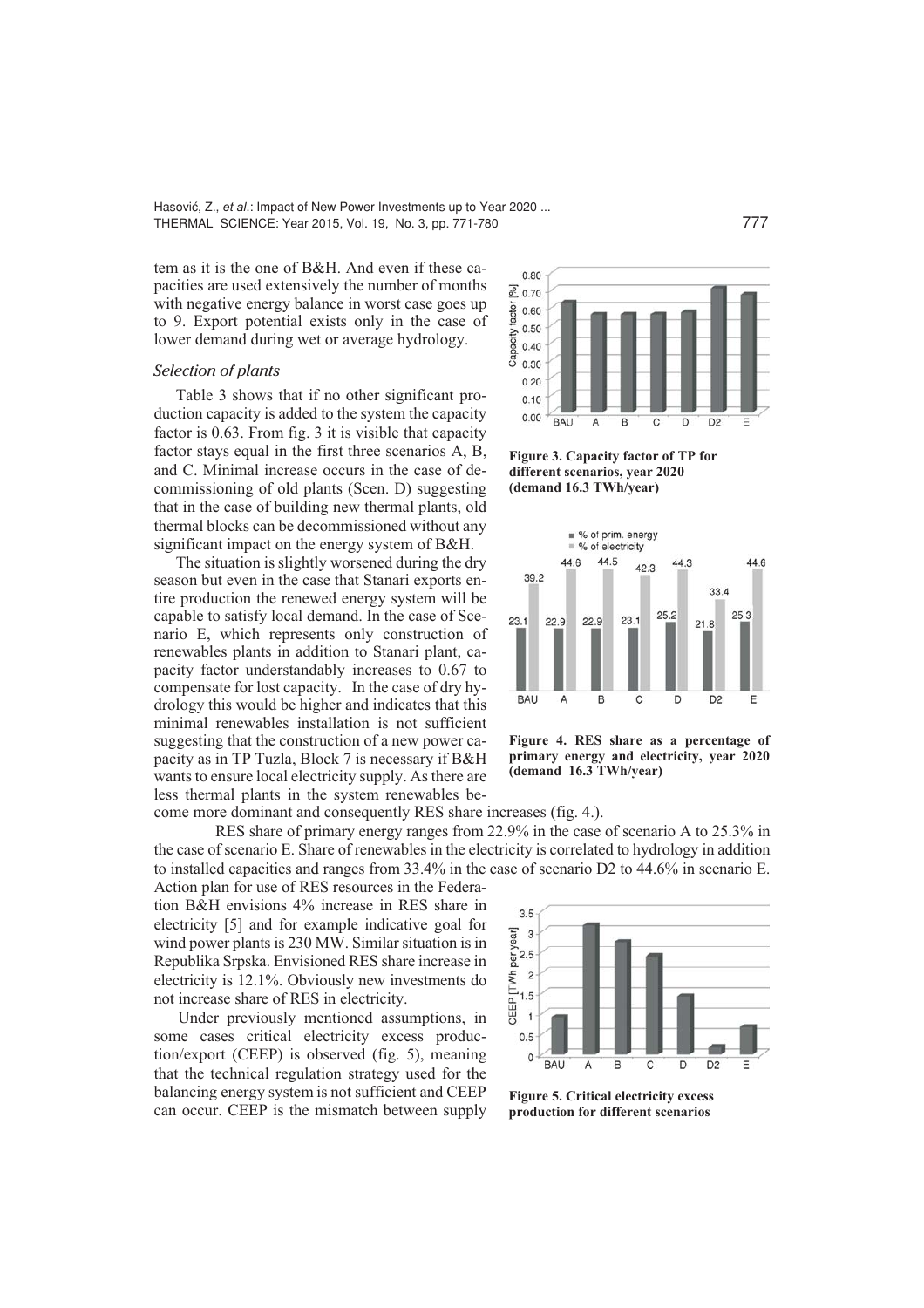and demand, and shows the inability of the energy system to absorb the extra electricity. This is actually minimal export potential for certain scenarios and it is highest 3.15 TWh in the case A when all planned plants are built.

Figure 5 shows that in this case, under average hydrology conditions, there is certain over capacity of thermal plants in B&H. This proves that in that case old plants may be decommissioned, in particular considering their efficiency and impact on  $CO<sub>2</sub>$  emission which can be observed in fig. 6. This also underlines assumption that some of these new facilities are planned for export. Under these conditions B&H can satisfy its needs even if TP Stanari works for export only.

Data from figs. 4 and 5 suggest that impact of gas CHP plant Zenica on the energy system of B&H under this regulation strategy is minimal. The selected regulation strategy tries to balance heat and electricity demand, and takes into account current relatively low district heating demand in Zenica but also shows that this plant will not be engaged for so many hours as indicated in the planning document. Considering current high gas prices in Europe and low coal prices in the local market it is hard to believe that electricity produced in this plant will be competitive. If one of two planned thermal plants is not built or in the case of dry hydrology that plant should become more important, it is still questionable how many hours this plant will operate. Further analysis is needed to show if heating of Zenica alone without electricity production, or with limited electricity production can justify such an investment. The analysis should include other options as well



Figure 6. CO<sub>2</sub> emission in year 2020 under **different scenarios and comparison with**



**Figure 7. RES share in GFEC in B&H in year 2020 for different scenarios**

such as use of waste heat from industry or use of TP Kakanj as a combined heat and power plant. It should not be surprise if the investors further postpone this investment under current conditions.

#### *Environmental evaluation*

The  $CO<sub>2</sub>$  content in the fuels has been used in order to calculate associated emissions with each of the scenarios. As B&H is an energy intensive country the selection of future plants and their efficiency is of significant importance.

If dominant source of energy for power generation continues to be coal, this will lead to increased  $CO<sub>2</sub>$  emission as it is illustrated in fig. 6. The  $CO<sub>2</sub>$ emission reduction can be achieved in two cases. As it is expected in the case of decommissioning of old energy inefficient thermal blocks or in the case if Block 7 is not built at all. In that case,  $CO<sub>2</sub>$  emission decreases from 24.06 Mt/year in initial scenarios to most favourable 20.71 Mt/year in scenario E.

Figure 7 shows the impact of new and proposed investments on the RES share in GFEC. It is obvious that these new investments are not bringing B&H closer to set targets, and rather keep it almost on the same level as the starting point. The focus on thermal plants and investments in limited number of hydro plants means that B&H will not meet these targets. Only in the case of favourable hydrology (scenario D) or renewables only scenario (E) RES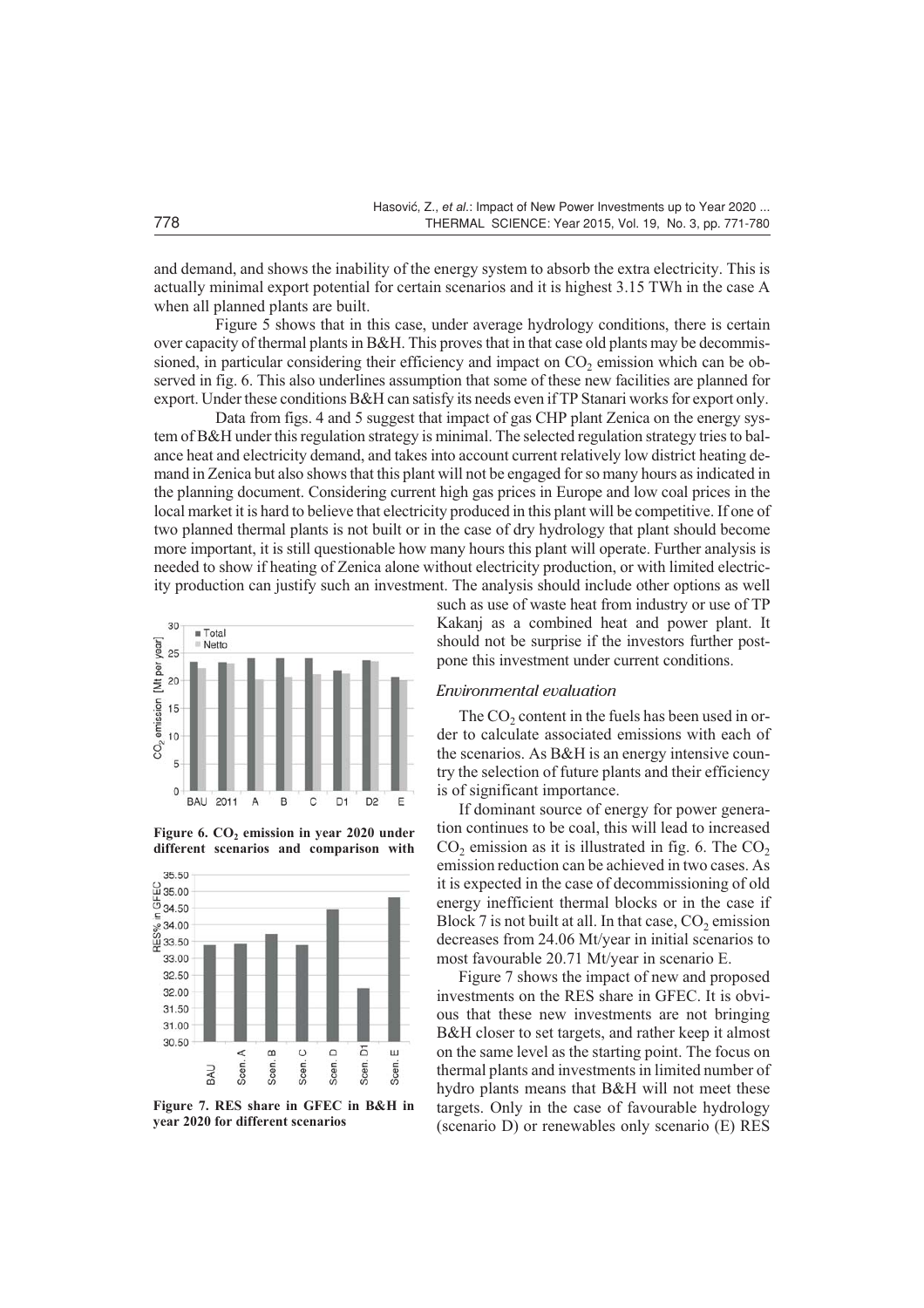share in GFEC increases above 34%. B&H will have to do more if wants to change this situation and explore other renewables options. Significant unused hydro potential is available if environmental concerns can be overcome. 350 MW of wind power can be added to the power system without any problems [26]. And finally B&H biomass potential for both the provision of heat and electricity need to be further analysed.

#### **Conclusions**

In this paper an energy system of B&H for year 2020 has been designed. Several scenarios have been analysed. The analysis shows that despite current significant electricity export B&H needs to invest in new energy plants in particular if energy demand increases in the future. B&H can satisfy future consumption demand in critical years only if thermal plants work extensive hours. In the case of dry hydrology minimal investments in renewables installation, as currently envisioned, are not sufficient suggesting that the construction of a new power capacity as in TP Tuzla, Block 7 is necessary if B&H wants to ensure local electricity supply. It can be concluded that the security of energy is undermined by delays in investments and technological progress. But investment into thermal plants keeps the country on the level of 34-35% of RES share in GFEC. Also, if the country wants to decrease  $CO<sub>2</sub>$  emission and satisfy internationally binding emission requirements inefficient blocks of thermal plants need to be decommissioned as soon as possible. Environmentally most friendly solution for B&H, but still satisfying future needs, is to invest into renewables and only limited capacity of thermal plants which will replace old thermal blocks. If new thermal plants solutions do not satisfy EU directives in power after 2018 [32] B&H can face significant problems in its relations with the Energy Community and European Union. The analyses have also proved that planned investments are primarily export driven. Planned investments are not result of any strategic exercises, environmental obligations or priorities' setting. They are primarily driven by investors' whish or based on the coal potential. This is further emphasized by internal division where three public companies look at only their territories and not on the energy system as a whole. This may lead to expansion of environmentally not so friendly energy capacities in the future. This leads to conclusion that B&H needs to start immediately work on its new energy policy that needs to integrate use of strong potential for renewable energy and energy efficiency, and strengthen local capacities for energy production, taking into account the climate, geographic and technological conditions. That is the only way B&H can meet internationally accepted obligations and satisfy future demand. If energy potential is developed in a timely manner considering all factors it can have significant positive impacts on the economic balance of the country otherwise B&H can be stuck with fossil technologies for decades.

#### **References**

- [1] \*\*\*, Indicative Plan of Production Development 2015-2024, Sarajevo, 2014, available from: www.derk.ba/DocumentsPDFs/IPRP\_2015-2024.pdf
- \*\*\*, International Energy Agency, Statistics, available from http://www.iea.org/statistics/<br>Energy Institute Hrvoje Požar Energy Sector Study in B&H, BHP3-EES-TEPRP-Q-04/05 WB
- [3] Energy Institute Hrvoje Požar Energy Sector Study in B&H, BHP3-EES-TEPRP-Q-04/05 WB
- [4] \*\*\*, Energy Community Decision available from: http://www.energy-community.org/portal/page/portal/ENC\_HOME/NEWS/News\_Details?p\_new\_id=6342
- [5] \*\*\*, Action Plan of Federation B&H for Use of Renewable Sources of Energy, Federal Ministry for Energy, Mining and Industry, *Sluzbene novine Federacije BiH, 48*, 2014, pp. 86-102
- [6] \*\*\*, Action Plan of Republika Srpska for Use of Renewable Energy Sources, Republika Srpska, Government, Banja Luka, 2014, available from: http://www.vladars.net/
- [7] \*\*\*, Strategic Plan and Program of The Energy Sector Development of Federation of B&H, Federatin of B&H, Government, Sarajevo, 2009